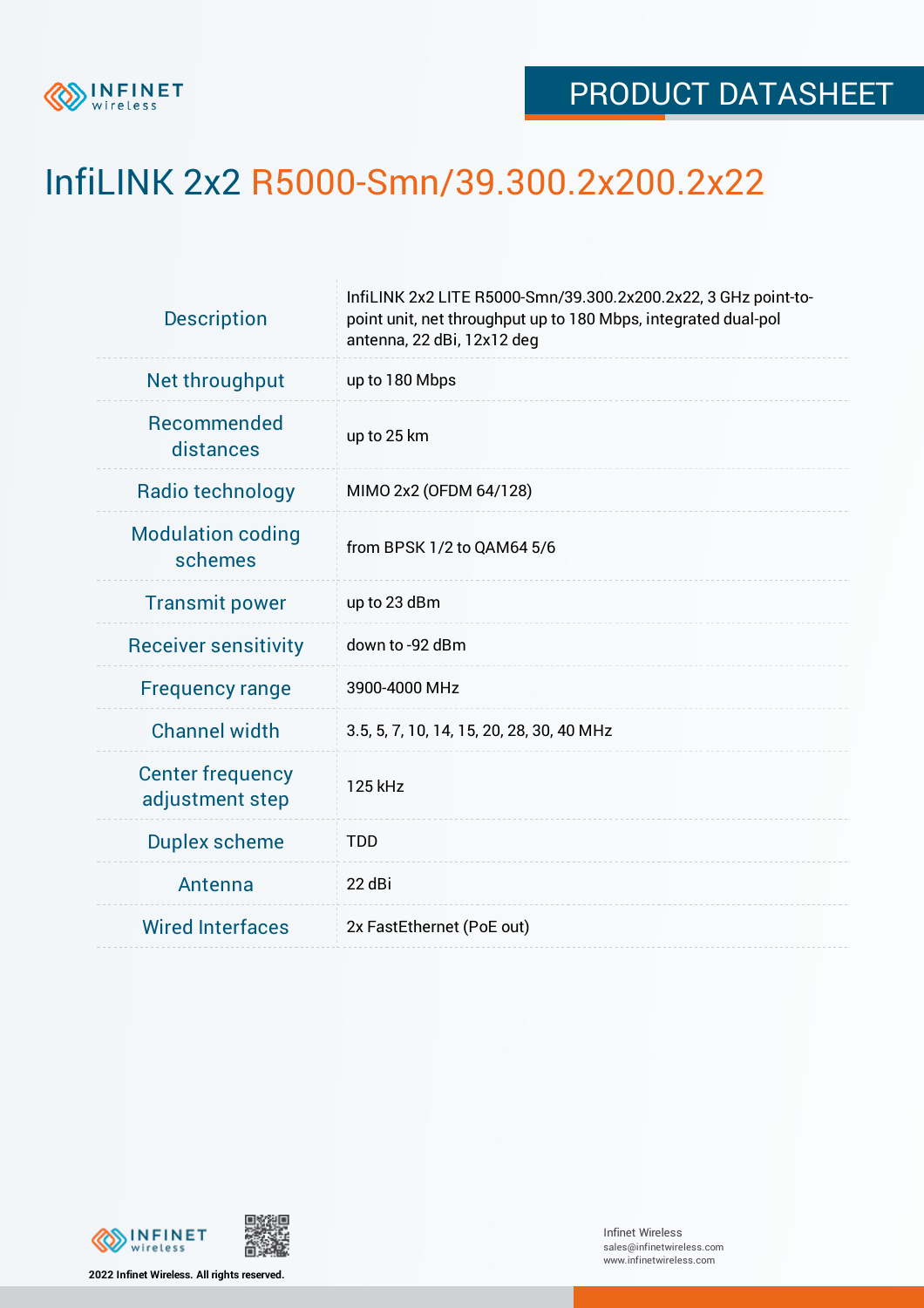

## PRODUCT DATASHEET

## InfiLINK 2x2 R5000-Smn/39.300.2x200.2x22

| Consumption                | up to 15 W                                                                                                                                                                                                                                                                                                                       |               |                |                 |      |                      |  |  |
|----------------------------|----------------------------------------------------------------------------------------------------------------------------------------------------------------------------------------------------------------------------------------------------------------------------------------------------------------------------------|---------------|----------------|-----------------|------|----------------------|--|--|
| <b>Power options</b>       | 110-240 VAC @ 50/60 Hz, +956 VDC                                                                                                                                                                                                                                                                                                 |               |                |                 |      |                      |  |  |
| <b>Outdoor Unit (ODU)</b>  | 371 x 371 x 83 mm, 2.8 kg                                                                                                                                                                                                                                                                                                        |               |                |                 |      |                      |  |  |
|                            |                                                                                                                                                                                                                                                                                                                                  |               |                |                 |      |                      |  |  |
| <b>Part Number Options</b> | Prefix                                                                                                                                                                                                                                                                                                                           | Freq.<br>Band | <b>Bitrate</b> | Output<br>Power | Ant. | Capacity             |  |  |
|                            | R5000-<br>Smn                                                                                                                                                                                                                                                                                                                    | 39            | 300            | 2x200           | 2x22 | 8<br>20<br>50<br>300 |  |  |
| <b>Part Number Example</b> | R5000-Smn/39.300.2x200.2x22 50                                                                                                                                                                                                                                                                                                   |               |                |                 |      |                      |  |  |
| <b>Packing List</b>        | - Outdoor unit R5000-Smn/39.300.2x200.2x22 - 1 pcs.<br>- Power Supply IDU-CPE(48V) - 1 pcs.<br>- Power Cord - 1 pcs.<br>- Cable Gland - 2 pcs.<br>- Standard RJ-45 connector - 2 pcs.<br>- Shielded RJ-45 connector - 1 pcs.<br>- RJ-45 Plug Cap - 1 pcs.<br>- MONT-KIT-85 Mounting kit - 1 pcs.<br>- Quick Start Guide - 1 pcs. |               |                |                 |      |                      |  |  |



**2022 Infinet Wireless. All rights reserved.**

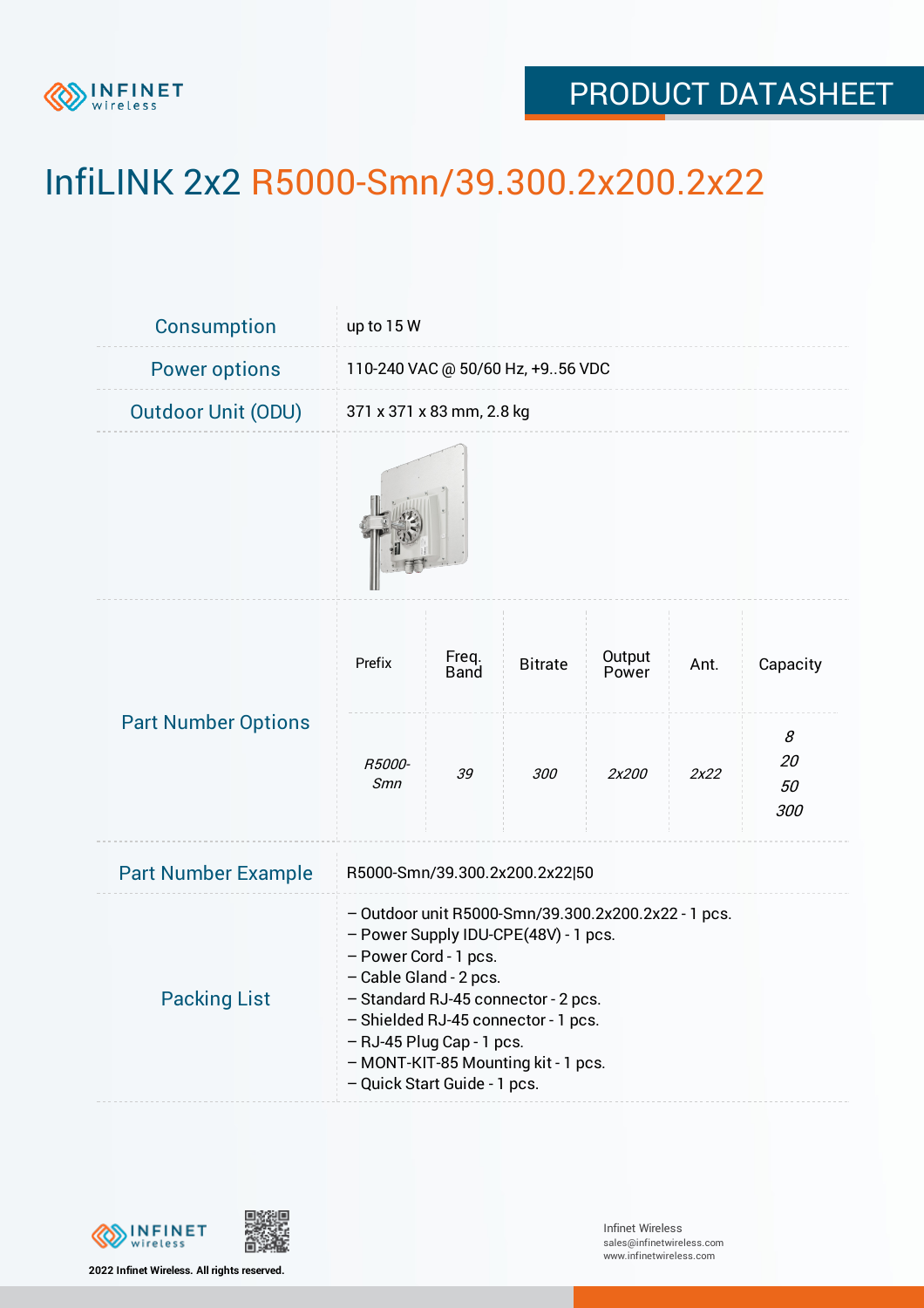

### PRODUCT DATASHEET

# InfiLINK 2x2 R5000-Smn/39.300.2x200.2x22

### Features

#### **RADIO**

- **Voice/RTP Aware Superpacketing**
- **DFS**
- **Automatic Bitrate Control** Þ
- Þ **Automatic Transmit Power Control**
- ь **TDD synchronization using AUX-ODU-SYNC (excluding Smn/Lmn)**
- **Spectrum Analyzer mode** ۰
- **Channel testing tools** ١

#### **NETWORKING**

- **Ethernet-over-IP and IP-over-IP tunneling**
- Þ **ARP protocol support**
- ۱ **MAC/IP filtering**
- Þ **Full-fledged 2nd layer switch**
- Þ **RIPv2 / OSPFv2 /static routing**
- **L2/L3 Firewall** Þ
- **NAT (multipool, H.323-aware)** Þ
- Þ **DHCP client/server/relay**

#### **MANAGEMENT FEATURES**

- **Various Management Protocols: HTTP, HTTPS, Telnet, SSH, SNMP v1/2c/3 (MIB-II and proprietary MIBs)**
- **Graphical User Interface**
- **LED Indication: power status, wireless and wired link status, signal level**
- **Antenna alignment tool**
- ٠ **Automatic software update**
- **Online monitoring with proprietary EMS InfiMONITOR.**

#### **QUALITY-OF-SERVICE**

- **17 priority queues**
- **IEEE 802.1p support**
- **IP TOS / DiffServ support**
- ٠ **Full voice support**
- **Traffic limiting (absolute, relative, mixed)** ٠
- **Traffic redirection**